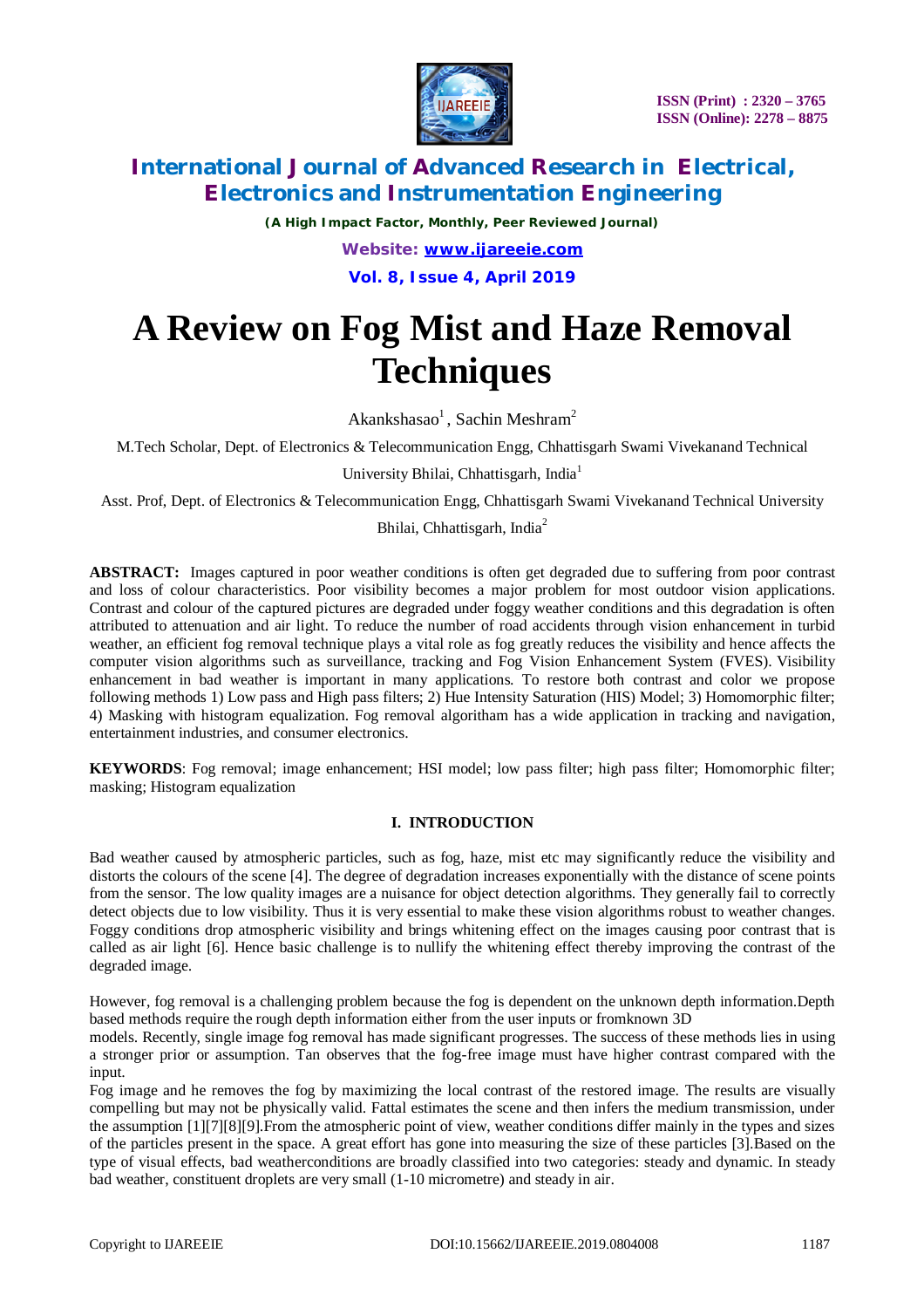

*(A High Impact Factor, Monthly, Peer Reviewed Journal)*

*Website: [www.ijareeie.com](http://www.ijareeie.com)* **Vol. 8, Issue 4, April 2019**

Table 1: Weather conditions and associated particle types and sizes

| <b>Condition</b> | <b>Particle type</b> | Radius $(\mu m)$ |
|------------------|----------------------|------------------|
| Air              | Molecule             | $10^{-4}$        |
| Haze             | Aerosol              | $10^{-2} - 1$    |
| Fog              | Water droplet        | $1 - 10$         |
| Cloud            | Water droplet        | $1 - 10$         |
| Rain             | Water droplet        | $10^2 - 10^4$    |

In fog degradation in visibility is caused by attenuation and airlight. A light beam travels from a scene point through the atmosphere, gets attenuated due to the atmospheric particles, this phenomena is called attenuation which reduces the contrast in the scene. Light coming from the source is scattered by fog and part of it travels towards the camera. This phenomena is called air light. Air light adds whiteness into the scene [6].

### **LOW PASS AND HIGH PASS FILTER**

### [A] LOW PASS FILER

Low pass filters only pass the low frequencies, drop the high frequencies. It cut off all high frequency components that are a specified distance  $D_0$  from the origin of the transform. Smoothing is fundamentally a low pass operation in the frequency domain.

| Ideal filters                 | if $D(u, v) \le D_0$<br>if $D(u, v) > D_0$<br>$H(u, v) = \begin{cases} 1 \\ 0 \end{cases}$ |
|-------------------------------|--------------------------------------------------------------------------------------------|
| <b>Butterworth</b><br>Lowpass | $H(u, v) = \frac{1}{1 + [D(u, v)/D_0]^{2n}}$                                               |
| Gaussian<br>lowpass           | $H(u, v) = e^{-D^2(u, v)/2D_0^2}$                                                          |

Table 2: Equations of all standard forms of low pass filter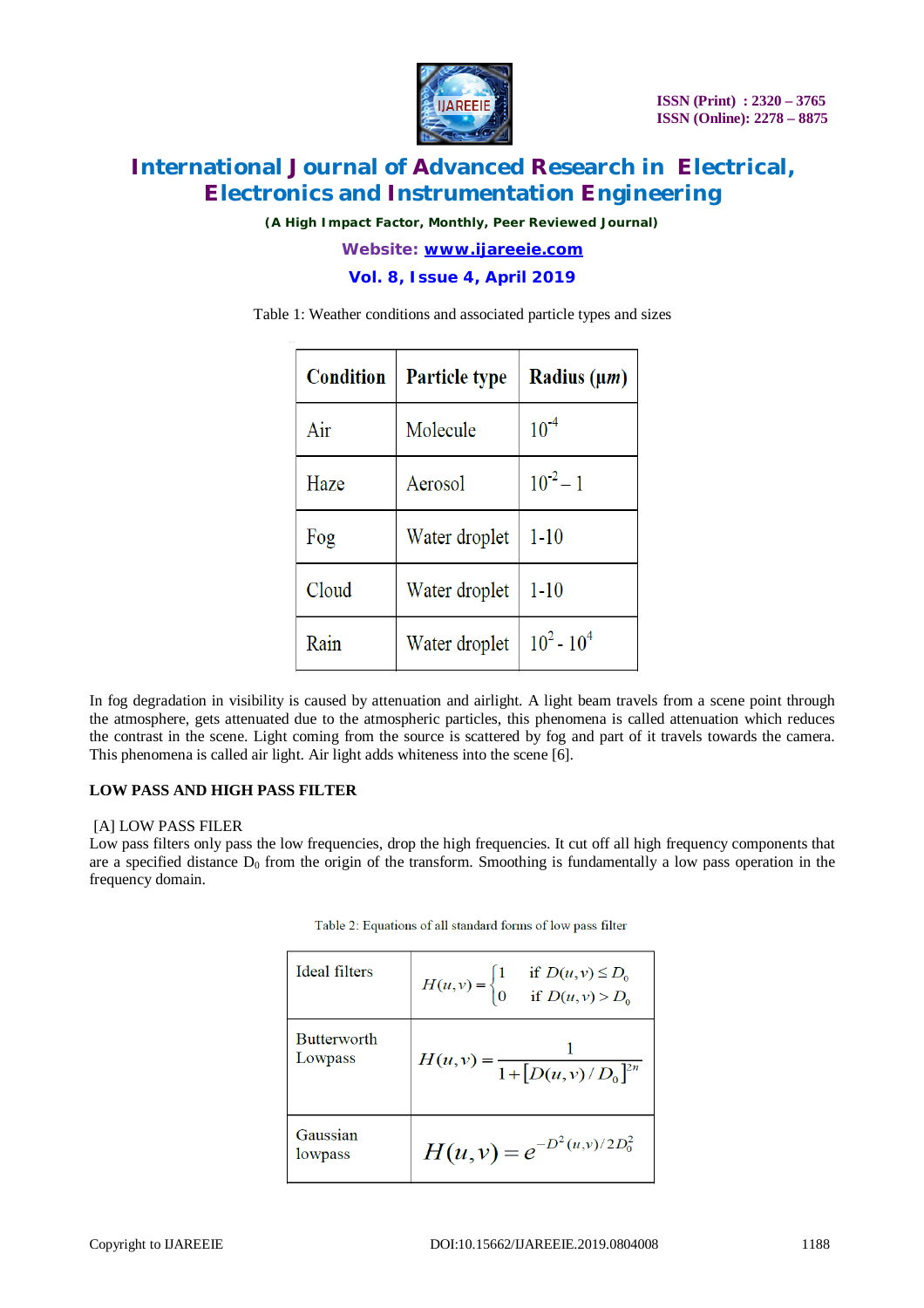

*(A High Impact Factor, Monthly, Peer Reviewed Journal)*

*Website: [www.ijareeie.com](http://www.ijareeie.com)* **Vol. 8, Issue 4, April 2019**

### [B] HIGH PASS FILER

High pass filters – only pass the high frequencies, drop the low ones. High pass frequencies are precisely the reverse of low pass filters.

 $H_{hp}(u, v) = 1 - H_{lp}(u, v)$  (1)

Table 3: Equations of all high pass filters

| Ideal filters                  | $H(u, v) =\begin{cases} 0, & \text{if } D(u, v) \le D_0 \\ 1, & \text{if } D(u, v) > D_0 \end{cases}$ |
|--------------------------------|-------------------------------------------------------------------------------------------------------|
| <b>Butterworth</b><br>highpass | $H(u, v) = \frac{1}{1 + [D_0/D(u, v)]^{2n}}$                                                          |
| Gaussian<br>highpass           | $H(u, v) = 1 - e^{-D^2(u, v)/2D_0^2}$                                                                 |

From the fig-1 of fog removal using low pass filters we can conclude that low pass filter can only pass low frequency component and hence no fog can be removed. Low pass filters can allow the frequencies with the given cutoff range. Here we apply different cutoff range and the order of the filter but no effect of fog removal is measured using histogram output

#### [C] RESULT OF LOW PASS

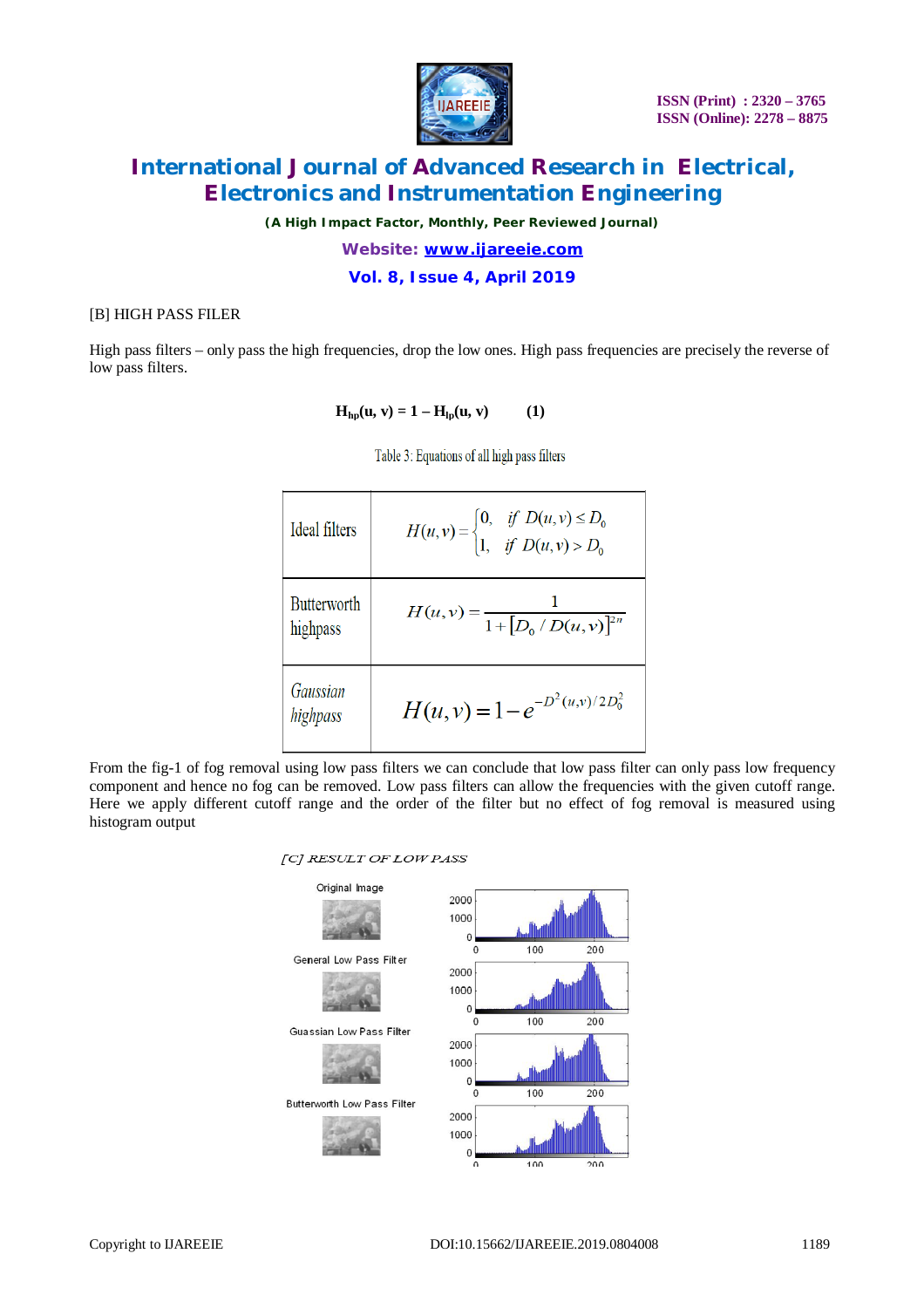

*(A High Impact Factor, Monthly, Peer Reviewed Journal)*

### *Website: [www.ijareeie.com](http://www.ijareeie.com)* **Vol. 8, Issue 4, April 2019**

From the above outputs of fig-2 we can conclude the high pass filters can pass only high frequency components. High pass filters can do sharpening of the images. High pass filter can sharp the edges. In the foggy images no need to use sharpening so fog cannot be removed using high pass filter



Figure 2: Fog removal using high pass filter

tasks; the wiener2 function handles all preliminary computations and implements the filter for an input image. wiener2, however, does require more computation time than linear filter ing. Wiener works best when the noise is constantpower ("white") additive noise, such as Gaussian noise. Another method for removing noise is to evolve the image under a smoothing partial differential equation similar to the heat equation which is called anisotropic diffusion.

### **PERFORMANCE PARAMETERS**

For comparing original image and filtered image, we calculate following parameters:

**Mean Square Error (MSE):**The MSE is the cumulative square error between the encodedandthe original image defined

$$
MSE = \frac{1}{mn} \sum_{0}^{m-1} \sum_{0}^{n-1} ||f(i,j) - g(i,j)||^2
$$

Where, f is the original image and g is the filtered image. The dimension of the images is m x n. Thus MSE should be as low as possible for effective filtering. Signal to Noise Ratiois defined by the power ratio between a signal and the background noise. WhereP is average power. Both noise and power must be measured at the same points in a system, and within system with same bandwidth.

### **Peak signal to Noise ratio (PSNR):**

It is defined by :PSNR =  $10 \log (255^{\circ}2/mse)$ 

#### **II. LITERATURE REVIEW**

This chapter covers the literature from the study of various research papers. The papers explored that haze removal from the image depend upon the unknown depth information. This algorithm is based on the atmospheric scattering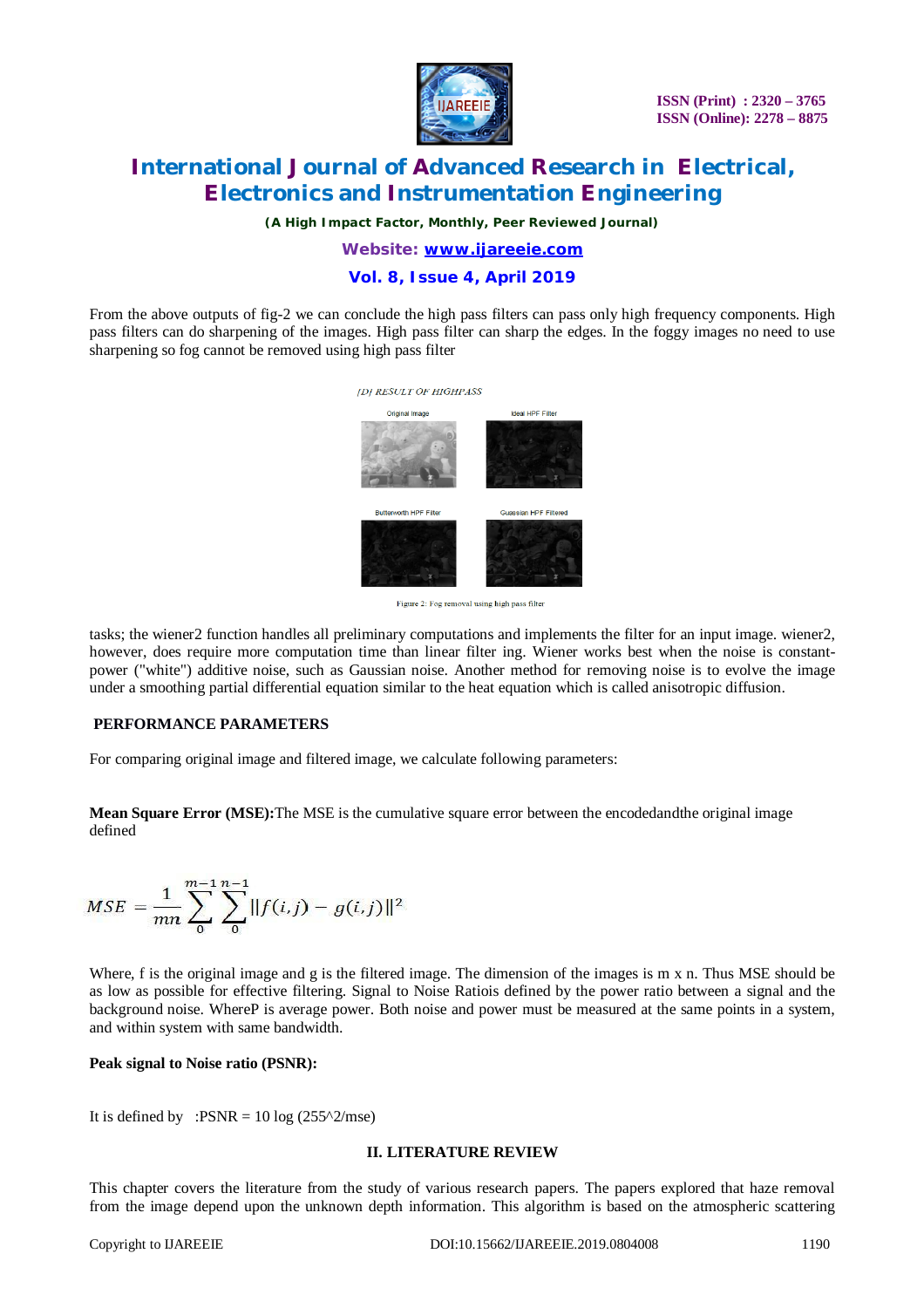

*(A High Impact Factor, Monthly, Peer Reviewed Journal)*

## *Website: [www.ijareeie.com](http://www.ijareeie.com)*

### **Vol. 8, Issue 4, April 2019**

physics-based model. In this on selected region a dark channel prior is applied to obtain a novel estimation of atmospheric light. This model is based upon some observation on haze free outdoor image. In non-sky patches, at least one colour channel has very low intensity at some pixels. The low intensity in that region is due to shadows, colourful objects and dark objects etc

### **III. PROBLEM STATEMENT**

Fog removal algorithms become more beneficial for numerous vision applications. It has been originated that the most of the existing research have mistreated many subjects. Following are the different research gaps concluded using the literature survey.

1. The presented methods have neglected the techniques to reduce the noise issue which is presented in the output images of the existing fog removal algorithms.

2. Not much effort has focused on the integrated approach of the Adaptive histogram equalization and Dark channel prior.

3. The problem of the uneven illuminate is also neglected by the most of the researchers.

### **IV. PROPOSED METHODLOGY**

#### **HOMOMORPHIC FILTER**

#### PROPOSED WORK

Homomorphic filtering technique is one of the important ways used for digital image enhancement, especially when the input image is suffers from poor illumination conditions. This filtering technique has been used in many different imaging applications, including biometric, medical, and robotic vision. Homomorphic filtering works in frequency domain, by applying a high-pass type filter to reduce the significance of low frequency components.



Figure 4.1 Homomorphic filter

Homomorphic filtering technique is one of the important ways used for digital image enhancement, especially when the input image is suffers from poor illumination conditions. Homomorphic filtering works in frequency domain, by applying a high-pass type filter to reduce the significance of low frequency components. By reducing the effect of the dominant illumination components, it became possible for the dynamic range of the display to allow lower intensities to become much more visible [12]. Similarly, because the high frequencies are enhanced by homomorphic filtering, the reflectance components are enhanced by this filter.

### **V. EXPECTED OUTCOME**

We conclude that low pass and high pass filters cannot remove the fog from any types of foggy images. In HSI model fog is removal is done by gamma correction method but it is very time consuming method and result is not satisfactory.